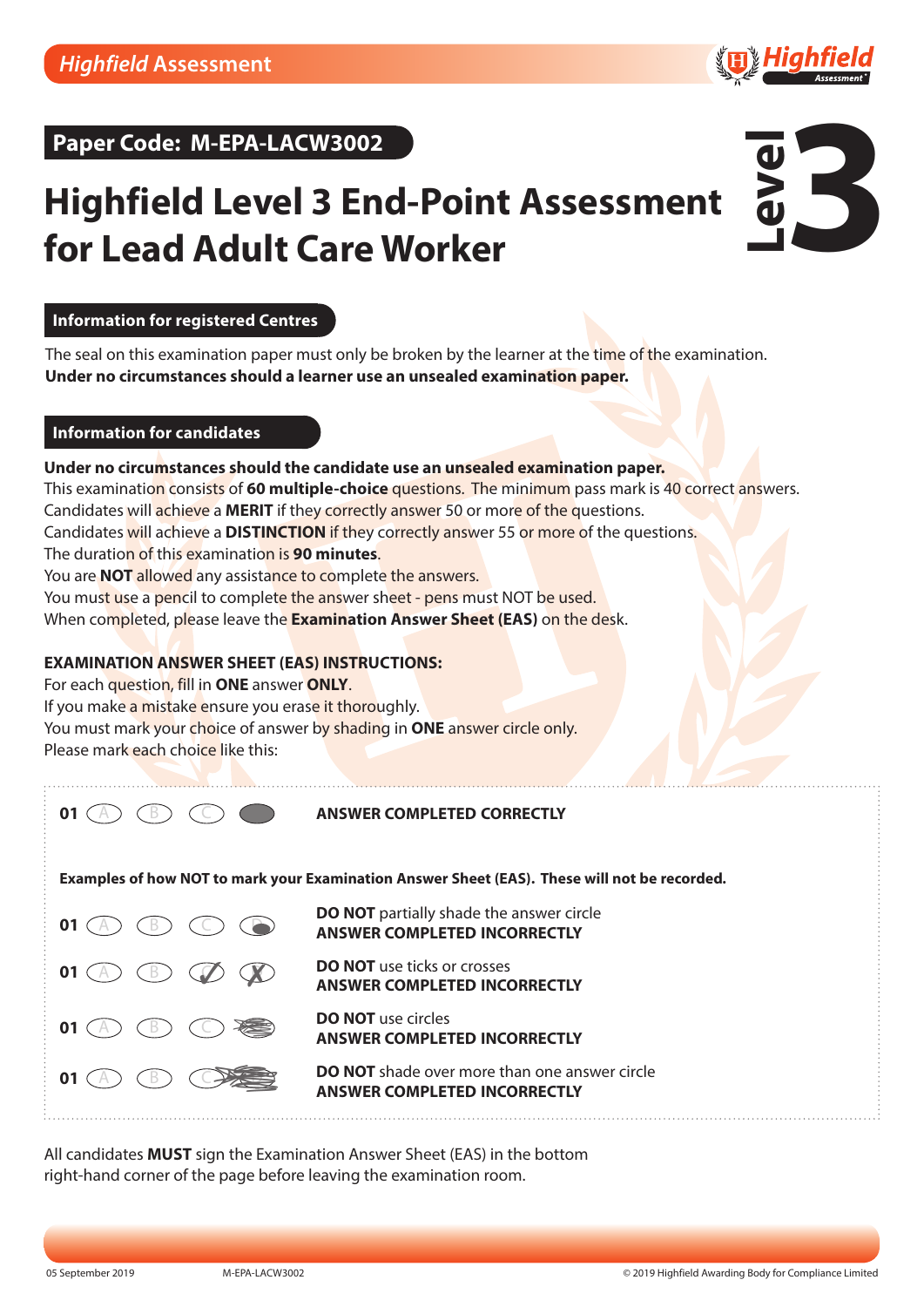

### **1 4**

You are observing a new member of staff who has fully completed her mandatory training. You notice she is struggling to use the standing hoist with an individual. You decide to observe her again the next time she uses the hoist to check she is using it correctly. This method of supporting the worker is:

- A. very appropriate
- B. appropriate but not ideal
- C. inappropriate but not awful
- D. very inappropriate

An individual's sister comments to you that she feels her brother, who has full capacity, is losing weight and not looking very well. Your **most** appropriate response to their concern is to:

- A. discuss the sister's concerns with the individual, suggest regular weight checks are taken and, with consent, contact their GP
- B. implement regular weight checks and request for a GP visit. Tell the individual what you are planning
- C. do nothing as the individual will tell you if he is feeling unwell or if his appetite is decreasing
- D. implement food and fluid intake charts, undertake weekly weight checks and request a GP visit

### **3**

Your mandatory training is due to be updated, however, your manager states there are insufficient resources to send you on the training course. The manager talks you through the notes from her training and signs you off as competent. The impact of this approach is **most** likely to be:

- A. positive as you will have the most current knowledge to undertake your responsibilities safely
- B. negative as you could miss out on recent updates that are likely to place individuals' safety at risk
- C. positive as the setting will not be left short staffed
- D. negative as it will mean you will not be able to network with colleagues

An individual states that they wish to complain about the lack of choice on the menu each day. In your role as team leader, your initial response is to explain that:

- A. the menu will change next month when more food is in season
- B. if they wish to complain they will need to put this in writing to the manager
- C. you will ask the chef to speak with the individual about what they wish to be included
- D. the menu needs to accommodate all individuals and cannot be changed for 1 person

### **2 5**

You are concerned that a member of your team may be experiencing stress. It is **most** important for you to speak to the worker to discuss this because:

- A. there may be a risk to the safety of the worker, the individuals they support and others within the work**place**
- B. you will be able to reassure other colleagues that you are monitoring the worker's behaviour
- C. the individuals being supported may pick up on the worker's feelings and complain about their care
- D. it will demonstrate to managers and inspectors that you are supporting staff wellbeing

**6**

You are supporting an individual in their own home with personal care. The individual receives care each morning and evening. They inform you that this was the first time this week that they had received a full wash. The individual insists that this is acceptable as they do not wish to be a burden. Your **most** appropriate response is to:

- A. reassure the individual that they are not a burden and continue with the support you are providing
- B. reassure the individual that they are not a burden and inform them that you will speak to the staff team immediately
- C. say nothing to the individual and continue with the support. Inform the manager of the service when you leave
- D. say nothing to the individual. Record their feedback in their care plan and display a notice in the staff room for all to see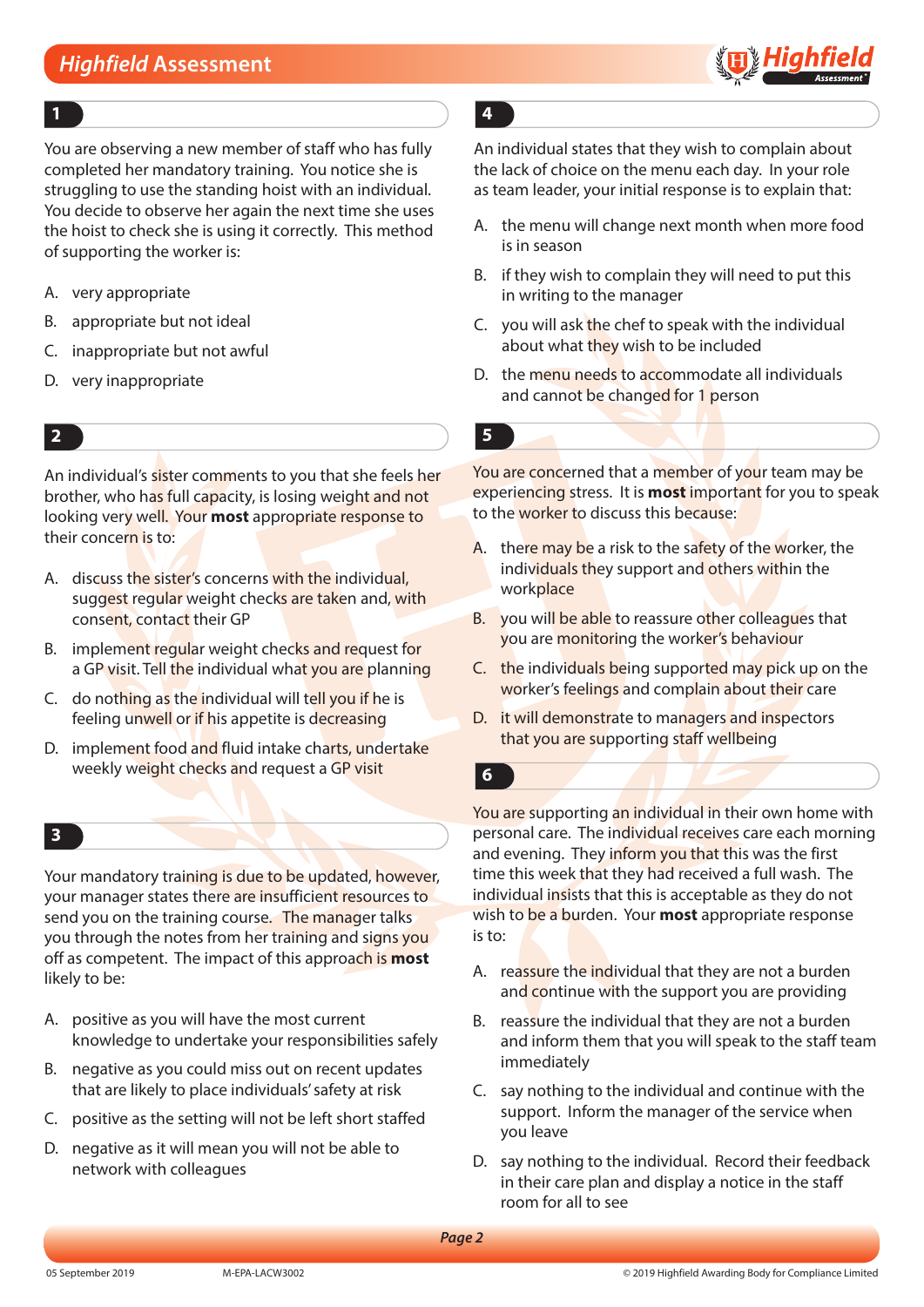

An individual you support asks if he could go on a skiing holiday, but he requires a carer to accompany him due to his physical and mental health issues. None of your staff are willing to go with him as they are concerned about his safety. You inform the individual that there is no one available and he will not be able to go. This response is:

- A. very appropriate
- B. appropriate but not ideal
- C. inappropriate but not awful
- D. very inappropriate

A known IV drug abuser, and potential HIV carrier, is a new individual to your service. The staff comment to you that they are afraid of catching AIDS and insist they know if he is HIV positive. You insist the carers use normal PPE and standard infection control practices. This action is:

- A. very appropriate
- B. appropriate but no ideal
- C. inappropriate but not awful
- D. very inappropriate

An individual with hives, shortness of breath and disorientation is **most** likely to be experiencing:

- A. a heart attack
- B. anaphylaxis
- C. hypoglycaemia
- D. a stroke

# **7 10**

When communicating sensitive information to individuals and their carers, the **most** important considerations are:

- A. the environment, the comfort of the individual and that all carers are able to be present
- B. the environment, the mood of the individual and the use of technological communication aids
- C. the environment, the comfort of the individual and using their chosen communication method
- D. the environment, the time of day and making sure an interpreter is available

# **8 11**

You are supporting an individual with dementia and you believe that after their capacity assessment the individual is not retaining information for long enough to be able to make a decision. They do not have any family to support them with their decision-making. The **most** appropriate professional to support them with their decision-making is:

- A. a close friend
- B. a GP
- C. an independent advocate
- D. a registered manager

# **9 12**

You are trying to support an individual to make an informed decision about starting a new medication for arthritis. The rheumatology nurse has verbally explained the side effects as well as the benefits but the individual is struggling to understand. The **most** reliable way to obtain this information and support the individual is to:

- A. research and make notes from an internet search engine and explain your findings to the individual
- B. speak to the rheumatology nurse again at the individual's next appointment
- C. research the NHS website and request NHS leaflets to show to the individual
- D. ask the individual's family if they could research the medication and pass the information on to the individual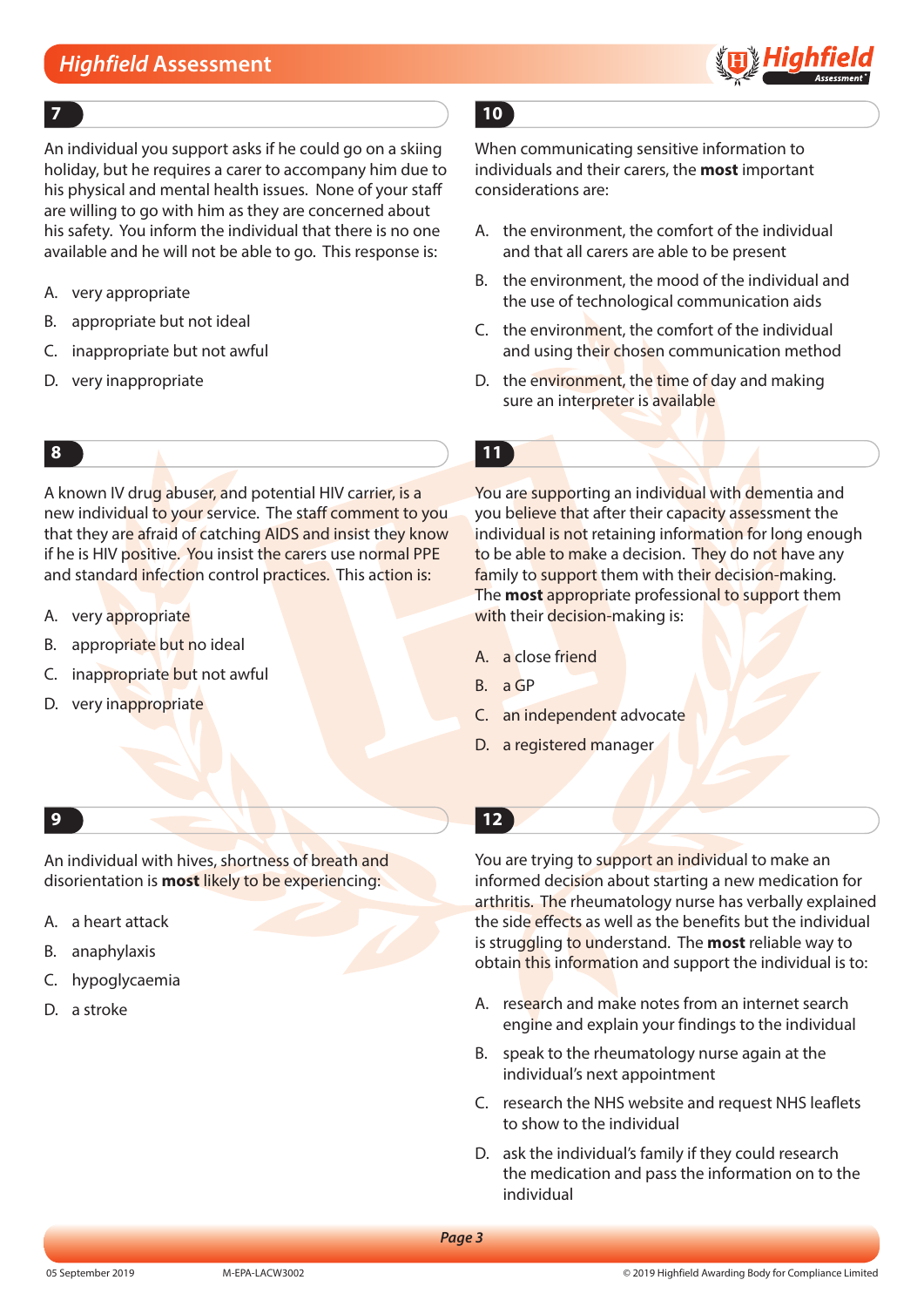

### **13 16**

You have been asked to complete a MUST risk score for an individual but you struggle with calculations and you aware that you need to work out the percentage of weight loss. The **most** appropriate way to enable you to undertake this task is to:

- A. ask a colleague to complete the calculation for you as you are worried about getting it wrong
- B. request for your manager to show you how to calculate the score, making notes so that you can repeat this process next time
- C. attempt the calculation using different methods as you do not want anyone to see you are struggling
- D. refuse to undertake these calculations as you have always struggled with mathematics

# **14**

You are supporting an individual in the community and it is becoming unsafe for you to support them as they are demonstrating hoarding behaviours. The **most** appropriate action for you to take is to:

- A. explain to the individual about their home environment being unsafe and that you will not be able to support them until it is tidied up
- B. explain to the individual that they are likely to be relocated to a residential home if they do not tidy their living environment
- C. seek advice from your manager as this may be an indication of self-neglect and may require reporting to the local safeguarding team
- D. continue as normal as it is for the individual to choose how they would like to live

# **15**

A care worker is undertaking home visits in the community. The care worker calls the office to tell you they have arrived at an individual's home and discovered the individual has fallen to the floor, and they have an open wound to their head. The care worker asks what they should do. The **most** appropriate advice to give would be to:

- A. try to get the individual up and into a chair
- B. not intervene until you can send extra staff to assist them to lift the individual from the floor
- C. make the individual a drink and see if they can stand after a few minutes
- D. call an ambulance and stay with the individual until the ambulance arrives. Do not attempt to move them

You are supporting an individual who is deaf and blind. They have communicated to their family that they wish to make a complaint but they do not have access to the complaints procedure as it is not in a suitable format for their needs. The **most** appropriate action that you can take is to explain to the family that you:

- A. will read the procedure to the individual in a loud voice
- B. will request the procedure in picture format
- C. do not have any alternative formats
- D. will obtain the procedure in Braille format

# **17**

You arrive on shift in a nursing home and are told by other workers that one of the individuals has been challenging and has been left in one of the lounges on their own. You are aware that the individual finds it difficult to open doors due to their arthritis and so is not able to freely leave the room. The action of the other workers is:

- A. inappropriate as it is classed as restrictive practice and is against human rights
- B. appropriate as it is a health and safety requirement to protect others
- C. inappropriate as you know the individual will be equally as challenging when the door is opened
- D. appropriate as the care plan advises that the individual should be given time to reflect on their behaviour

### **18**

You observe a new care worker not following procedure when putting away cleaning products. The **most** appropriate way to support the care worker is to:

- A. advise them that they are not following health and safety law and that they are at risk of dismissal
- B. show them which products must be locked away, where they should be stored and remind them of the health and safety policy
- C. give the worker a copy of the setting's health and safety policy to read
- D. organise a supervision session to advise the worker how to do their job properly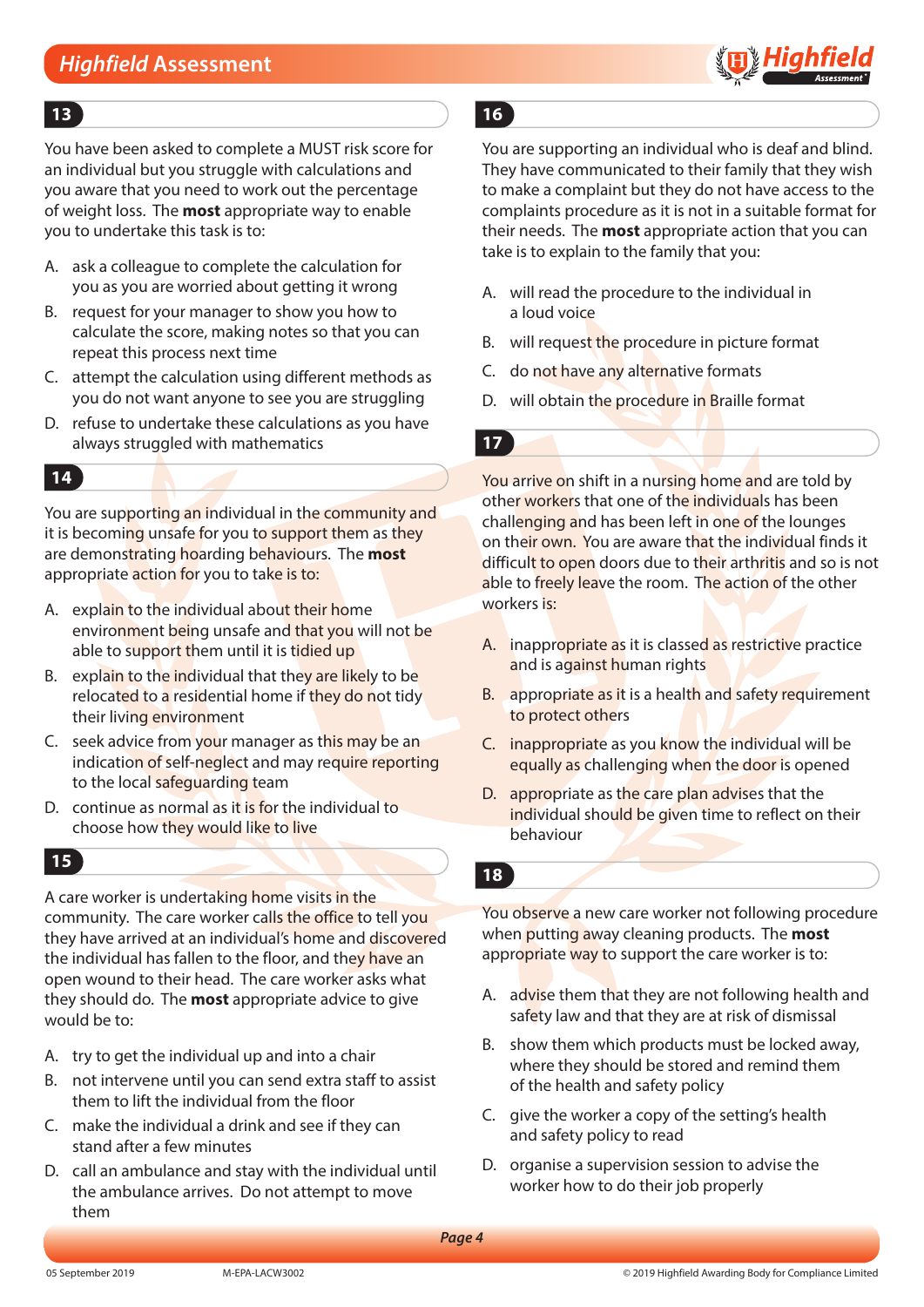

As part of a worker's duty of candour, it is a requirement to be open, honest and:

- A. truthful
- B. transparent
- C. thorough
- D. thoughtful

# **20**

You are working with a number of professionals who are facilitating the ongoing support of an individual with learning disabilities to live their life as independently as possible within their own home. The individual and their carers have been able to fully participate in the plan and journey. The **best** term for this approach is:

- A. co-production
- B. independent advocacy
- C. equality
- D. marginalisation

A new team member arrives at work complaining that they have been up most of the night with vomiting and diarrhoea. They state they are feeling much better and are able to work. The **most** appropriate action is to:

- A. send the team member home, stating they must be clear of all symptoms for 48 hours before they can return to work
- B. remind them to wash their hands frequently throughout the day and wear PPE to avoid any cross-contamination
- C. suggest that the team member undertakes light duties for this shift, organising and filing paperwork
- D. check if any of the other staff or individuals have the same symptoms

# **19 22**

The code of conduct for healthcare support workers and adult social care workers includes:

- A. a legislative framework affecting health and social care staff
- B. step-by-step guidance on how to produce individuals' care plans
- C. advice on the most appropriate CPD qualifications for health and social care workers
- D. good practice principles for all health and social care workers to follow and implement



In the medication cabinet you notice a bottle of liquid that has spilled out on to the label, making some of the text illegible. You know what the medication is and who it is for, as you have dispensed it in the past. The **most** appropriate immediate action would be to:

- A. clean the label and rewrite on it any text that is difficult to see to avoid unnecessary waste
- B. return it to the pharmacy, requesting new medication for the individual
- C. type a new label and stick this on the bottle yourself
- D. tell the staff what it is so that they are able to continue using it to avoid any waste, and note this in the medication records
- **21 24**

A local housing authority has shared some information with you regarding concerns they have about an individual that you provide day services to. This is an example of:

- A. partnership working
- B. accountability
- C. proportionality
- D. empowerment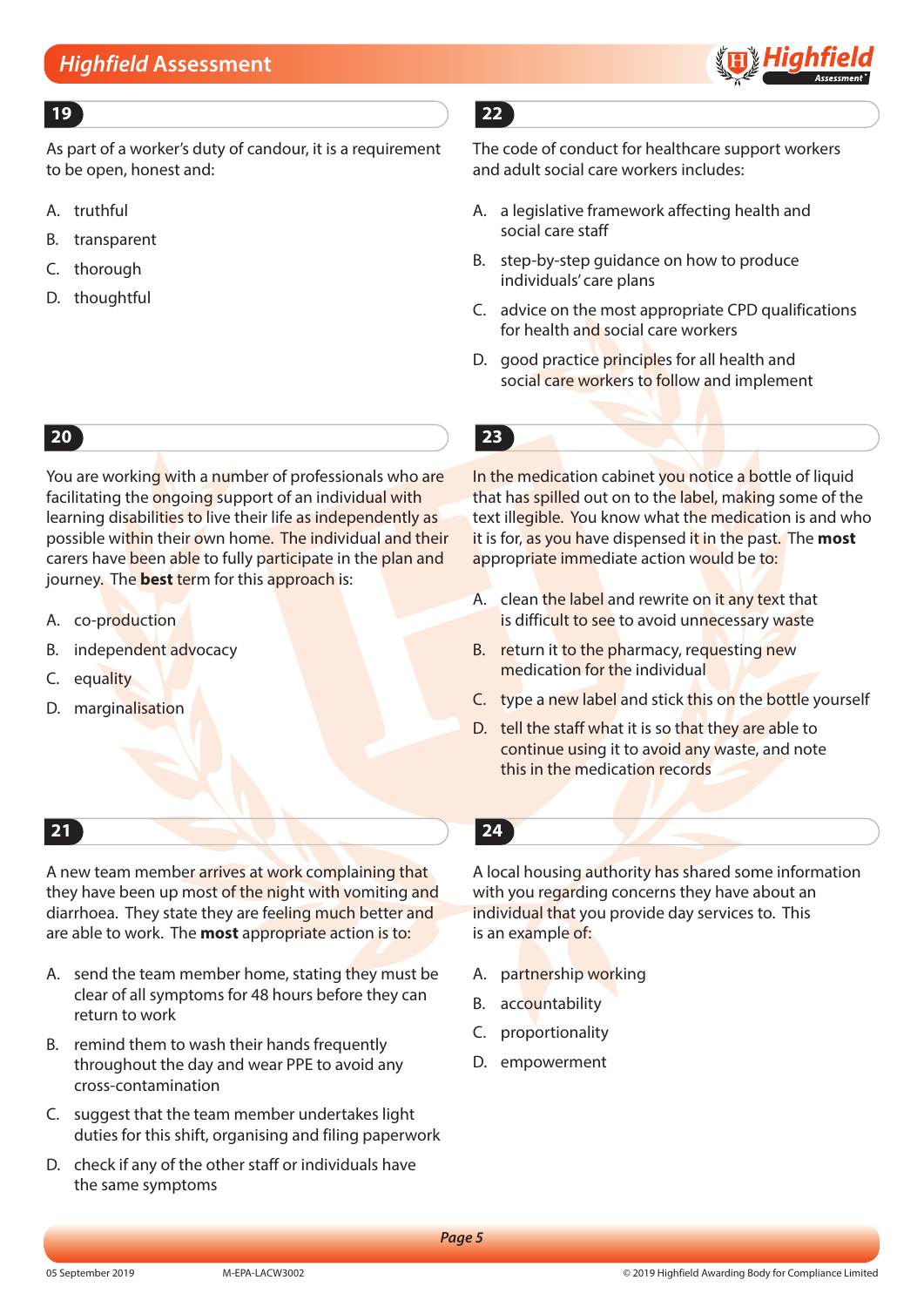

The main piece of legislation outlining requirements for notifying accidents and serious incidents is the:

- A. Manual Handling Operations Regulations 1992
- B. Management of Health and Safety at Work Regulations 1999
- C. Reporting of Injuries, Diseases and Dangerous Occurrences Regulations 2013
- D. Control of Substances Hazardous to Health 2002

# **26**

The **best** description of duty of care is that:

- A. it is not a legal obligation but is expected of all health and social care staff
- B. it is a legal obligation for the employer to follow to protect individuals, but not staff
- C. it is a legal and professional duty all staff must abide by
- D. it has no legal status in health and social care practices

# **27**

You are supporting an individual who has been diagnosed with dementia. Their family want them to be dressed every day and to be sat in the dining room for their lunch, however, the individual does not wish to and refuses. The **most** appropriate action to take in response to this situation is to:

- A. inform the individual that their family will be here to see them each day so they must get dressed and sit in the dining room ready for their visit
- B. advise the individual that it is against health and safety legislation to eat in their room and therefore they must be sat at the dining table
- C. instruct the family that you will encourage the individual to get dressed and you will involve your manager if they continue to choose not to
- D. explain to the family that it is the individual's choice not to get dressed or eat in the dining room and under mental capacity legislation you must agree with the individual

# **25 28**

You are completing a competency assessment with a member of your team and during the assessment they mention that they have not undertaken updated training in manual handling. Not supporting a worker to undertake their mandatory training is a breach of the company's:

- A. duty of care
- B. equality and diversity policy
- C. e-safety procedure
- D. complaints procedure

During the night, an individual with dementia has flooded her bathroom. This has now happened twice in a week. In order to stop this happening again, the **most** appropriate action to take is to:

- A. lock the bathroom door at night
- B. change the taps to automatic shut off
- C. put a visible notice on the door to remind her to switch the taps off
- D. allocate a member of staff to sit with her during the night

# **30**

You notice that an individual is refusing medication. You look at their records to check for patterns. You can see that in the morning the individual is refusing all medication, but accepts the medication in the evening. The **most** appropriate action to take in this situation is to:

- A. contact the GP to review the timings of medication administration
- B. change the timings of medication administration on the care plan
- C. not accept the refusal of the medication and tell her that it must be taken
- D. use alternative methods to administer the medication discretely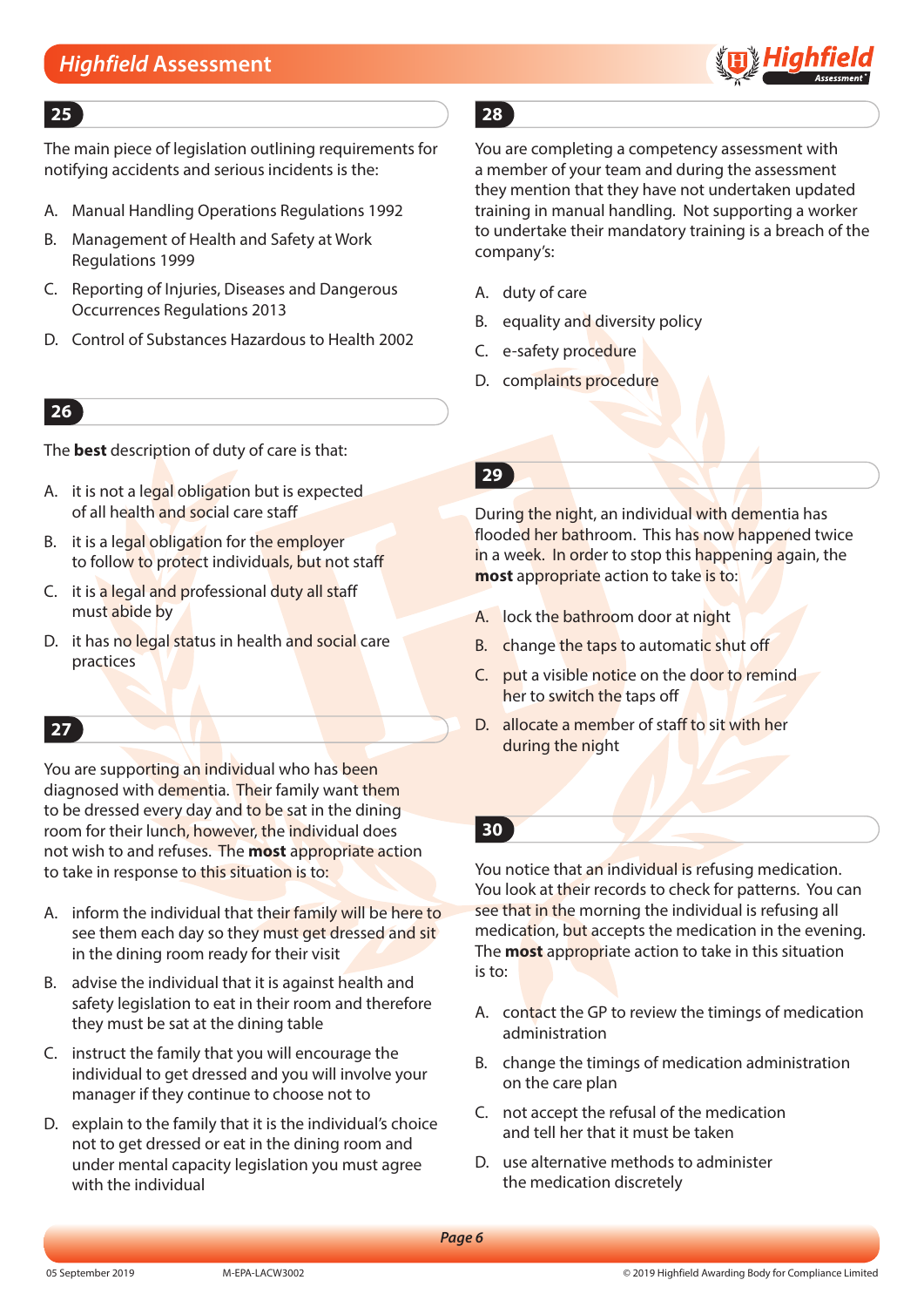

You are working alongside a new member of staff who has only just completed their induction training. They express that they are nervous about giving medication. You supervise them on their medication round a number of times before they can complete this unsupervised. Your actions are:

- A. very appropriate
- B. appropriate but not ideal
- C. inappropriate but not awful
- D. very inappropriate

# **32**

You are working in the community with an individual who has mental health needs. They are becoming increasingly anxious about having a care plan review with their family present because the family tends to ignore the individual's choices. Your **most** appropriate response to the individual should be to explain that:

- A. they do not have to invite their family but that sometimes family members can make useful contributions
- B. if the family is invited, you will tell them to be quiet and not to contribute
- C. the family will be upset if they are not invited, they might not come to see the individual again
- D. their family have no right to ignore the individual's choices and therefore they should not be invited to attend

### **33**

You support an individual who lacks capacity and whose financial appointee is their son. You have been trying to secure funds for a new hi-low bed and pressure mattress as advised by occupational therapy, however, the son refuses to withdraw the money, arguing that his mother might die soon, so it would be a waste of money. The **most** appropriate action for you to take in response is to:

- A. advise the son that he either releases the money or you will send him the contact details of local nursing homes for his mother
- B. contact the local safeguarding team and act as an advocate on her behalf by reporting your concerns as they affect her wellbeing
- C. not intervene further as the son is the individual's legal appointee. His decision is final
- D. email the occupational therapist asking them to write to the appointee as soon as possible

# **31 34**

You are attending data protection training. A team member who is also attending the training mentions to you that they make notes regarding the care and support they provide, which they take home with them after each shift. Your **most** appropriate response is to explain that:

- A. this is a breach of data protection legislation and that this practice must discontinue
- B. they must keep this in a safe place at home to ensure no one sees it
- C. they must throw their notes into the waste paper bin before they leave
- D. you will have to report this to your manager immediately, to be reported to the local safeguarding team

# **35**

A new individual is moving into your service in the near future. The individual uses Makaton to communicate, however staff have not had Makaton training before. The **most** appropriate action to take is to:

- A. arrange a training session with a Makaton expert and a family member who knows the individual well
- B. ask your colleagues to source Makaton training at the local college
- C. wait until the individual is admitted to see how much verbal language they understand
- D. suggest that the staff will pick it up as they go along

# **36**

You are analysing feedback from a customer satisfaction survey. One question asks whether individuals feel they are included in all aspects of decision-making. Half of the responses state they do not always feel included. Your **most** appropriate response in relation to the feedback is to:

- A. make a note of this and see if this area improves when you next undertake the survey
- B. disregard the responses as you know who has provided this feedback
- C. try to identify the staff members who are not involving individuals in decision-making to give them a written warning
- D. speak to the individuals privately and reassure them that person-centred care will be practiced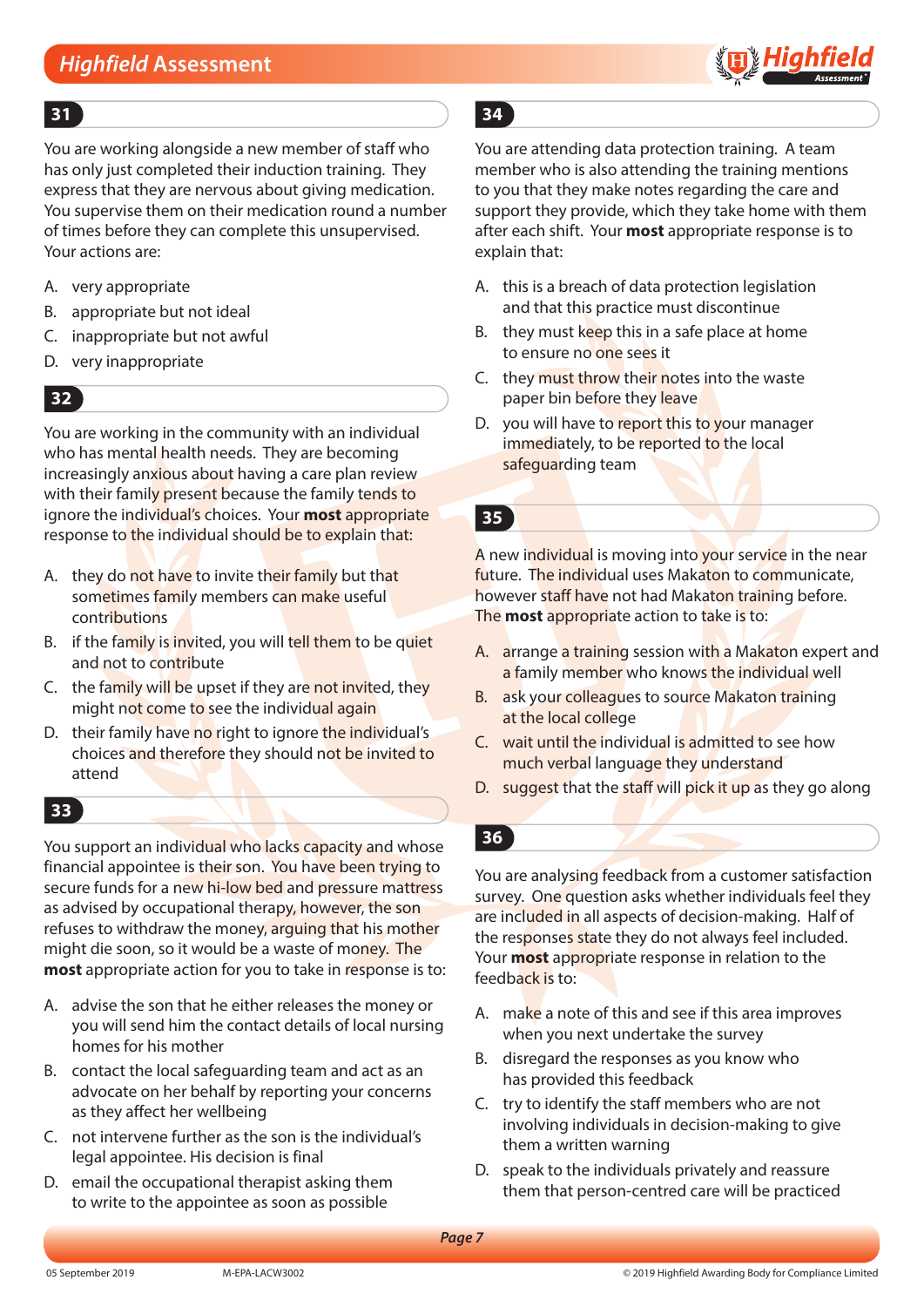

### **37 40**

Following the sudden death of an individual you support, you recognise that the staff team are upset and finding the situation difficult to come to terms with. The **most** appropriate actions to take are to:

- A. make staff aware of the free organisational counselling service and meet staff individually for supervision
- B. suggest that staff ask at the local health centre for a counselling service
- C. do nothing as the staff group will support each other to come to terms with the death
- D. do nothing as the staff members involved should not have become emotionally involved with an individual that receives support

# **38**

You are supporting an individual to make choices and they do not have capacity. The individual's family believe they have the right to decide on the individual's behalf. In this situation, the principles to follow are documented in the:

- A. General Data Protection Regulation 2018
- B. Human Rights Act 1998
- C. Mental Capacity Act 2005
- D. Care Act 2014

### **39 42**

You are working in a care home for individuals with dementia. An individual is getting out of bed at night, going into other individuals' rooms, disturbing them and waking them up. The **most** appropriate action you should take to support the wellbeing of the individual and others is to:

- A. place bedrails on the individual's bed
- B. inform the individual that they must stop this behaviour or they will be removed from the home
- C. allow the individual to continue these actions as they are out of your control
- D. review the individual's care needs and risk assessment

The most recent fire drill was not carried out correctly. In your role as team leader, the **most** appropriate immediate action you should take is to:

- A. inform the team of what went wrong and carry out training on the correct procedure
- B. contact the fire service for advice on up-to-date fire procedures
- C. organise fire awareness training
- D. wait until the next team meeting and place fire training on the agenda

**41**

You are observing a member of staff administering medication. They remove tablets from the blister pack and leave them accessible, on their trolley, while they get a glass of water for an individual. The **most** appropriate action you should take is to:

- A. secure the medication in a locked cupboard and carry on with your observation
- B. instruct the worker to undertake a different task and continue the medication round yourself
- C. not allow this worker to administer medication again
- D. tell the worker you will get the water, explaining the importance of not leaving medication unattended
	-

There has been a breach of the confidential information from your online care plan system. It is your responsibility to report this breach under the:

- A. Care Act 2014
- B. General Data Protection Regulation 2018
- C. Equality Act 2005
- D. Freedom of information Act 2000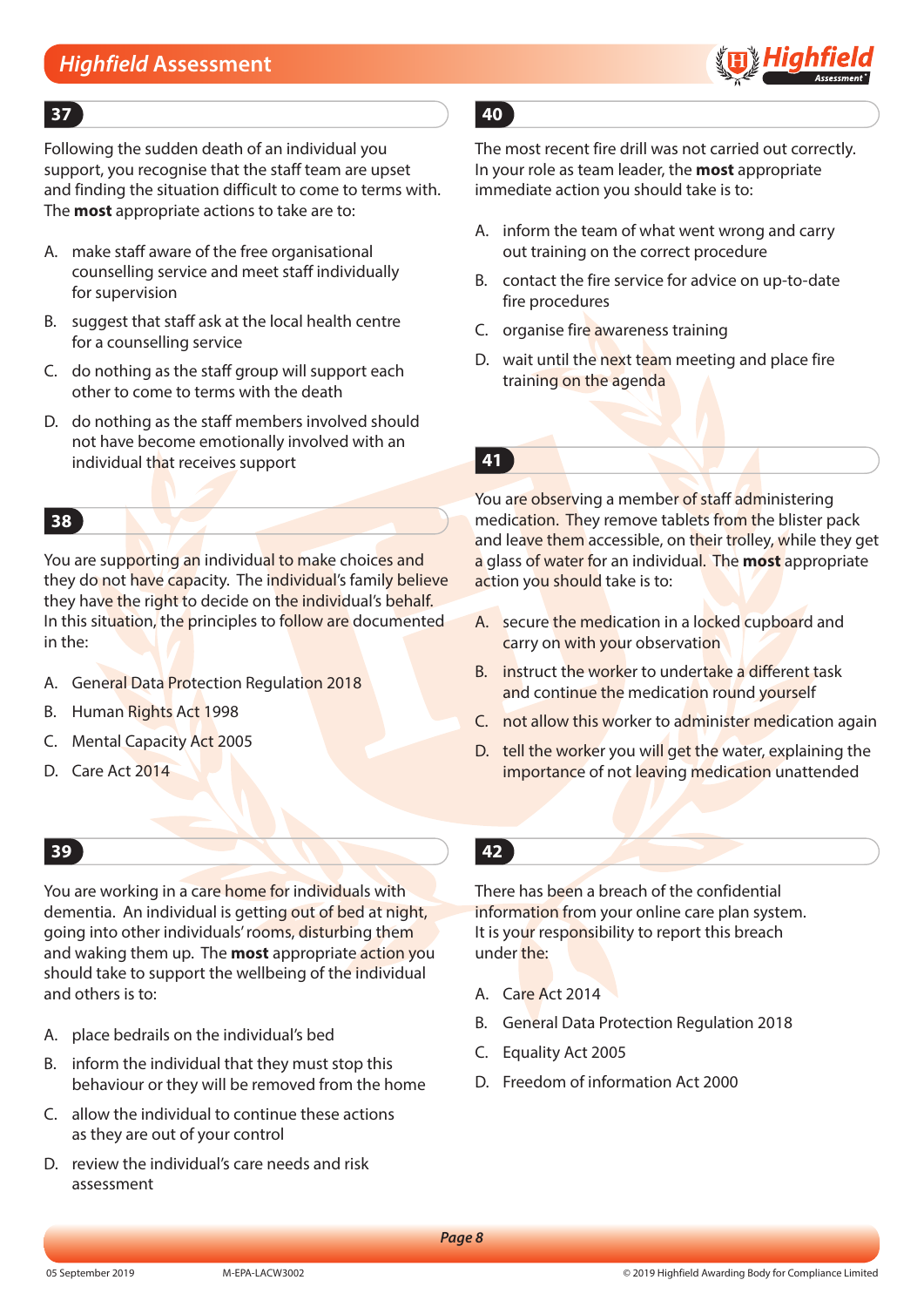

As a new starter at a new company, you request the whistle-blowing policy. The manager states that the policy is currently being written. The consequence of not having a whistle-blowing policy in an operational company is that:

- A. bad practice will continue for longer and individuals and others will be at risk of harm
- B. it will have no impact as the complaints procedure can be used instead
- C. it will take longer to deal with personal grievances
- D. individuals receiving care will have no one to complain to

An individual returns from a hospital stay having contracted MRSA. A member of staff refuses to provide support as she does not feel that the gloves and aprons are sufficient PPE. The **most** appropriate action for you to take is to:

- A. tell the worker that they do not have to care for the individual if they feel so strongly
- B. reassure staff that the gloves and aprons provided are appropriate PPE and to continue to maintain good infection control practices, offer additional information if requested
- C. suggest that the worker looks at a different profession if they cannot care for an individual with an infection
- D. support the individual yourself to avoid wasting time

### **45 48**

An individual you support, who has an autistic spectrum condition and is unable to communicate verbally, has started trying to bite and hit care workers when wanting to communicate something. The **most** appropriate immediate way for care workers to manage this behaviour is to:

- A. request support from a speech and language therapist
- B. introduce a visual prompt that the individual can use to identify their needs
- C. confront the challenging behaviour with loud verbal communication
- D. tell staff to ignore the behaviour as it is not the individual's fault

# **43 46**

The **best** description of the term whistle-blowing is to complain:

- A. to other team members about your shift patterns
- B. about a personal grievance you have with a colleague at work
- C. formally about wrongdoings within the workplace in the public interest
- D. about the lack of recycling facilities in the workplace

### **44 47**

You are helping an individual to shower when you notice a number of bruises on her arms. When asked about them, she says that the night staff hurt her when helping her to bed, but they didn't mean to. The **most** appropriate and immediate action to take is to:

- A. ignore them as the individual said the staff did not mean any harm
- B. record on a confidential form and take to your manager to report your concerns once you have finished supporting the individual
- C. record the bruises on a body map and in the daily notes without repeating what the individual said
- D. do nothing as the individual bruises easily anyway, so the other staff were probably not doing anything out of the ordinary

You overhear a frustrated team member say to an individual who has sensory impairments, 'I can't understand you, you're not making any sense. This type of response, as well as being disrespectful, is **most** likely to:

- A. ensure the care worker feels satisfied with how they provide care
- B. help the care worker obtain the information they are hoping for from the individual
- C. motivate the individual to speak more clearly to the care worker
- D. affect the individual's confidence and attitude when communicating with care workers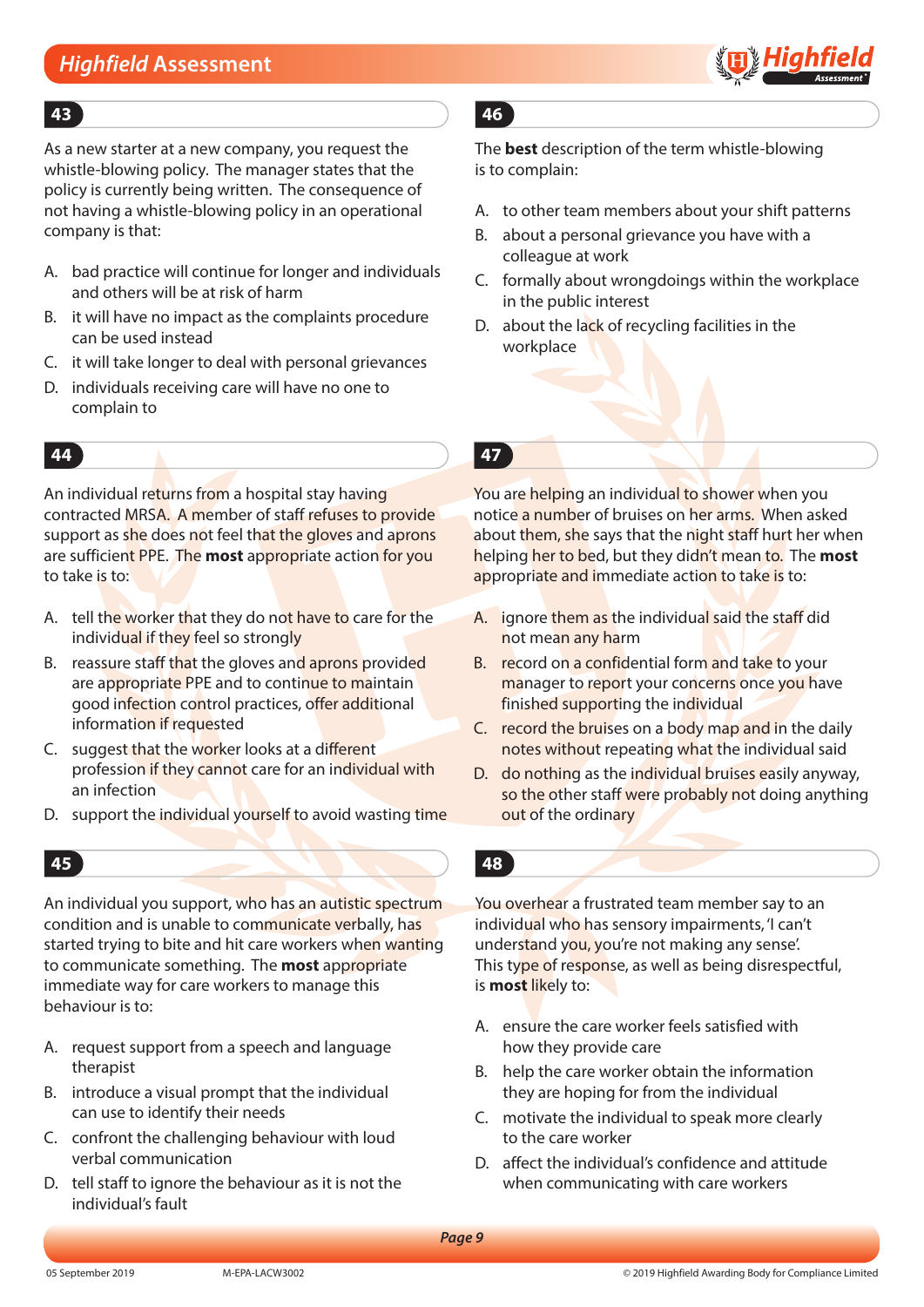

### **49 52**

You are supporting an individual with one of your colleagues. Your colleague commences personal care, communicating with the individual and involving them with the care they are about to provide. The **best** definition of this approach is:

- A. inclusive practice
- B. equality
- C. health and safety
- D. advocacy

# **50**

You are a team leader in a residential home. The nurse has come to complete the administration of one of the individual's insulin and to check their dressings. The individual is sat in the lounge and the nurse states she will see the **individual in the communal area.** The **most** appropriate action to take is to:

- A. allow the nurse to continue then speak to them afterwards about not doing this kind of procedure in the communal area
- B. ask the other individuals in the communal area to move to an alternative location
- C. screen off the area around the individual during the treatment
- D. ask the nurse to wait and support the individual to their own room for the procedure to continue

### **51**

A worker you support has been promoted to senior care assistant and they have been asked to complete risk assessments. The worker has not yet had risk assessment training. The **most** appropriate action to take to support the individual is to:

- A. coach the member of staff, allowing them to watch you complete a risk assessment and check their understanding of the process
- B. source training online for the worker and request that it is completed when their shift is finished
- C. ask your manager to plan training for all staff on completing risk assessments
- D. provide the worker with sample risk assessment forms that can be copied

You are working in domiciliary care. You have arranged an initial meeting with an individual and a family member. When completing the risk assessment you notice that there is no smoke alarm in the individual's home. You point this out but the individual states they do not want one, and their daughter agrees. The **most** appropriate action for you to take is to:

- A. record their refusal to install a smoke alarm and plan for the carers to still provide care
- B. discuss the risks for all that enter the home. Explain that as part of the contract of care it is a requirement to ensure safety of staff as well as themselves
- C. explain that you understand their choice and for the records you will state they have agreed to have one installed
- D. make no comment but record the information. Once you return to the office call the local authority and refuse to provide the care package

**53**

An open and honest culture can encourage individuals to raise concerns before they come to harm. It is your duty to do what is appropriate in your role to try to resolve any concerns. If an individual is still unhappy, you must then:

- A. explain the complaints procedure and offer support
- B. ask them not to complain
- C. suggest that they resolve the situation themselves
- D. suggest that they address their concerns to the police

### **54**

The characteristics that are protected by the Equality Act 2010 include:

- A. class, culture, identity
- B. race, obesity, health issues
- C. age, disability, gender reassignment
- D. harassment, radicalisation, victimisation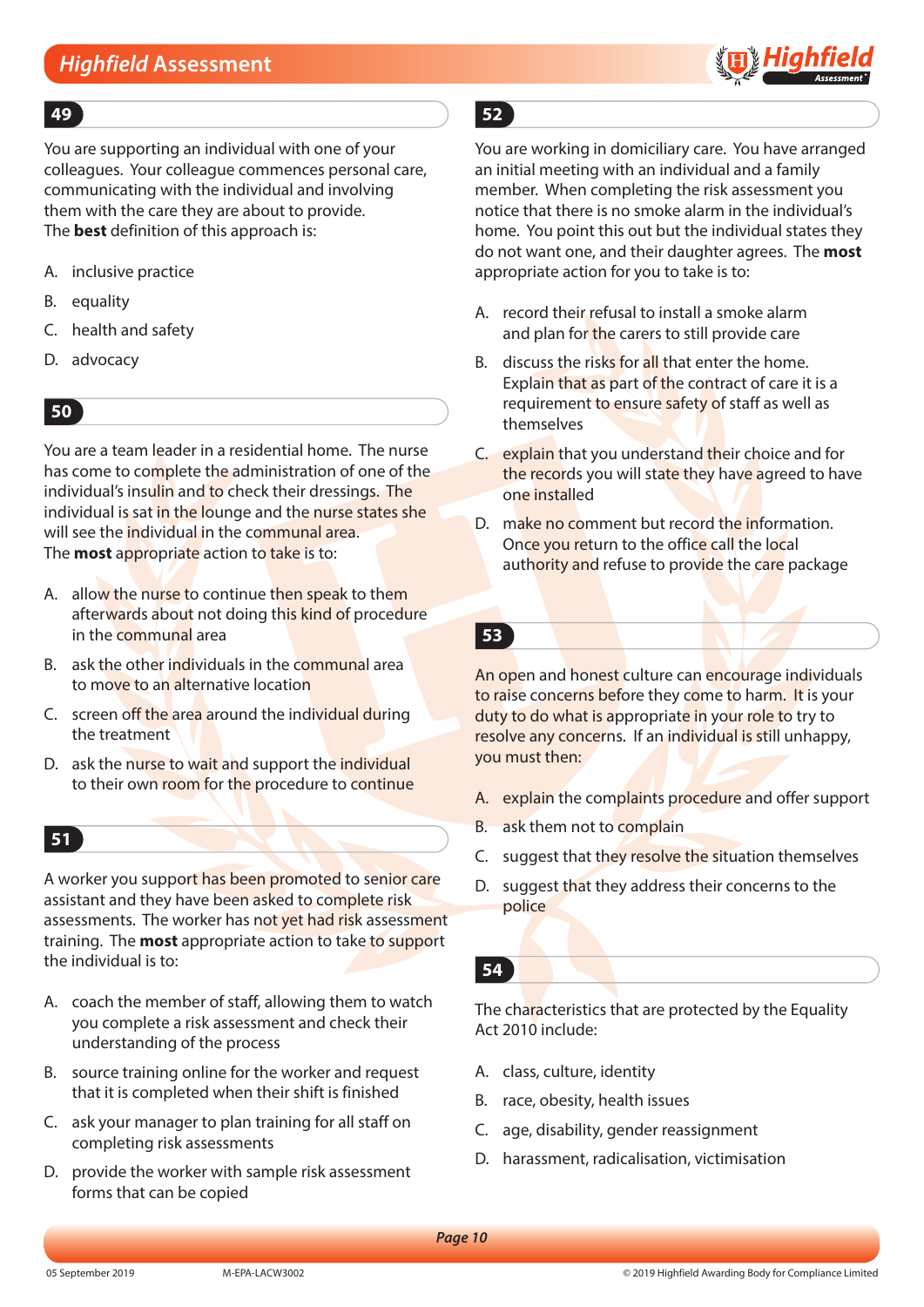

Encouraging your colleagues to write care plans that are unique to each individual because those that you support are all different is **best** described as promoting:

- A. diversity
- B. empowerment
- C. discrimination
- D. self-confidence

You see that Anne, a new care worker, is undertaking a drinks round. To support the new worker, you decide to help. One of the individuals you support is coming over to ask for their drink, you offer for them to assist in the making of their own drink. This is an example of:

- A. modelling inclusive practice
- B. how to promote confidentiality
- C. following safety policy and procedure
- D. team work to save time

# **55 58**

The role of an independent advocate is someone who provides:

- A. support to the individual on how to make decisions about medical treatment only
- B. financial help to the individual when in difficulty to ensure they receive the correct benefits
- C. advice on diet and how to lose weight, giving the consequences of not following the advice
- D. support to individuals to weigh up information and make an informed decision

# **56 59**

To overcome barriers to communication and for communication to be effective it must:

- A. always contain the correct jargon to enable individuals to make informed decisions
- B. be open, accurate and understandable, and in the individual's chosen method
- C. be persuasive, constructive and timebound to achieve your objective
- D. always contain verbal communication, pictures and written communication

# **57 60**

When undertaking a risk assessment to transfer an individual, a member of the team, who has recently undertaken manual handling training, states that the transfer of an individual can actually be undertaken by 1 member of staff without a piece of equipment. You believe that this is not correct and the **most** appropriate action you should take is to:

- A. contact the family to ask if they agree to the change in transfer method
- B. update the risk assessments based on the team member's feedback
- C. contact the GP and ask for their opinion on the best way to transfer an individual
- D. contact the company's moving and handling specialist to ask their advice

You notice one of the individuals being supported is showing signs of distress through their body language during personal care. The **most** appropriate next steps in this situation include:

- A. encouraging team members to be quicker to save the individual's distress
- B. asking team members to only offer a strip wash in future as this will be sufficient and will avoid unnecessary distress
- C. speaking to the individual to see how they can be supported more effectively and to identify any concerns they may have
- D. requesting for team members to keep a record of their interactions and undertake a review in 4 weeks